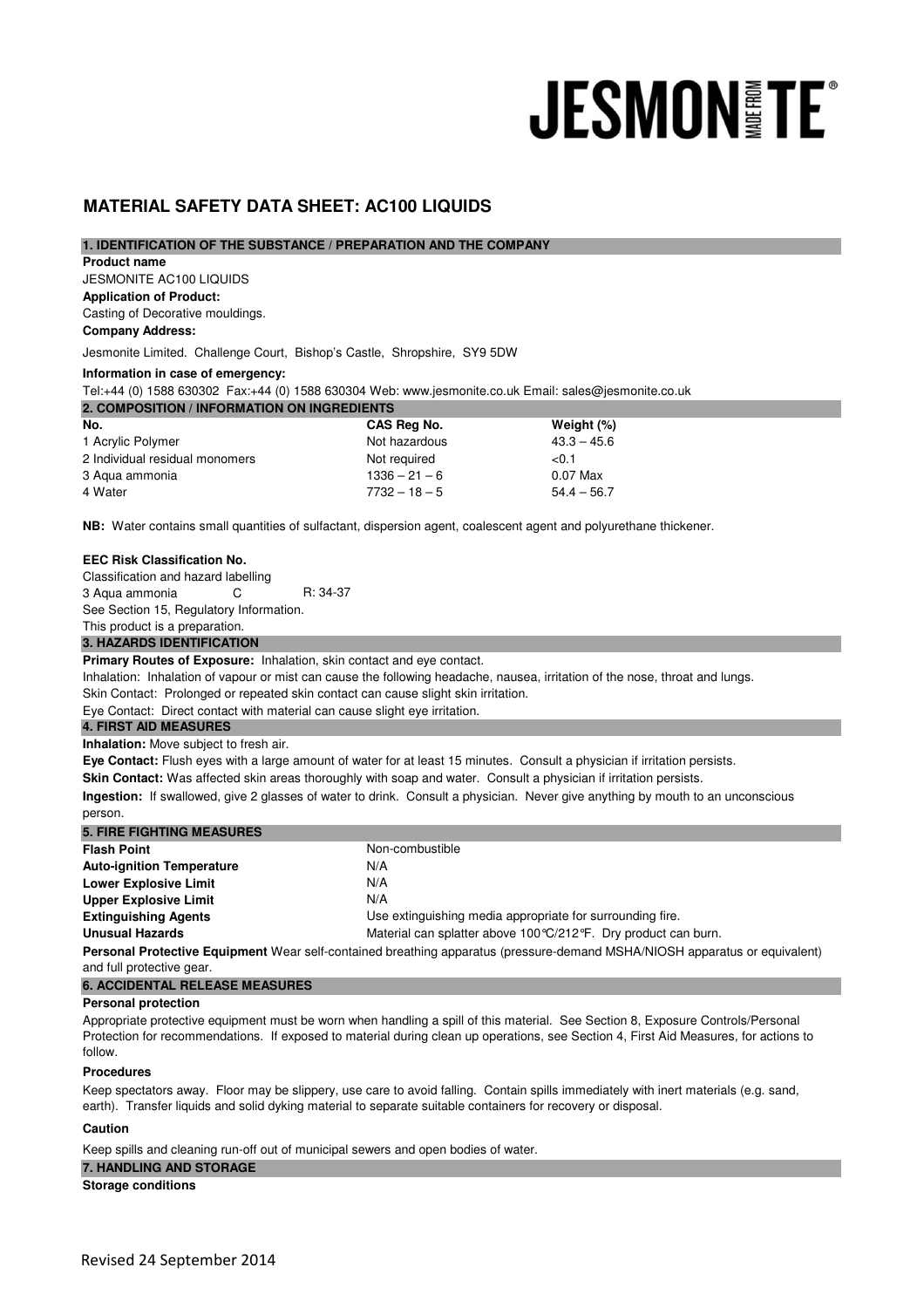Keep from freezing; material may coagulate. The minimum recommended storage temperature for this material is 1°C/34°F. The maximum recommended storage temperature for this material is 49°C/120°F.

#### **Handling Procedures**

Monomer vapours can be evolved when material is heated during processing operations. See section 8, Exposure Controls/Personal protection, for types of ventilation required.

| <b>8. EXPOSURE CONTROLS / PERSONAL PROTECTION</b> |                 |               |
|---------------------------------------------------|-----------------|---------------|
| No.                                               | CAS Reg No.     | Weight (%)    |
| 1 Acrylic Polymer                                 | Not hazardous   | $43.3 - 45.6$ |
| 2 Individual residual monomers                    | Not required    | < 0.1         |
| 3 Agua ammonia                                    | $1336 - 21 - 6$ | $0.1$ Max     |
| 4 Water                                           | $7732 - 18 - 5$ | $54.4 - 56.7$ |

NB: Water contains small quantities of sulfactant, dispersion agent, coalescent agent and thickener.

|           | <b>ACGIH</b>              | <b>MAK (Germany)</b> |
|-----------|---------------------------|----------------------|
| No. Units | <b>TWA STEL</b>           | <b>WERT KAT</b>      |
|           | None                      | None                 |
| 2         | a                         | a                    |
| 3 ppm     | 25 b 35 b                 | с                    |
| a         | Not required              |                      |
| b         | As Ammonia                |                      |
| с         | Maximum limit: Category 1 |                      |

#### **Personal Protection**

**Respiratory protection** A respiratory protection programme meeting OSHA 1910.134 and ANSI Z88.1 requirements must be followed whenever workplace conditions warrant a respirator's use. None required if airborne concentrations are maintained below the exposure limit listed in 'Exposure Limit Information'. For airborne concentrations, up to 10 times the TWA/TVL's listed in Exposure Limited Information, wear a MSHA/NIOSH approved (or equivalent) half-mask, air purifying respirator. Air purifying respirators should be equipped with an ammonia/methylamine cartridge.

**Hand protection** The glove(s) listed below may provide protection against permeation. Gloves of other chemically resistant materials may not provide adequate protection: Neoprene.

**Eye protection** Use chemical splash goggles (ANSI X87.1 or approved equivalent).

**Ventilation** Use local exhaust with a minimum capture velocity of 100 ft/min. (30 m/min) at the point of vapour evolution. Refer to the current edition of Industrial Ventilation: A manual of Recommended Practice, published by the American Conference of Governmental Industrial Hygienists for information on design, installation, use and maintenance of exhaust systems.

**Other protective equipment** Facilities sorting or utilising this material should be equipped with an eye wash facility.

| <b>9. PHYSICAL AND CHEMICAL PROPERTIES</b> |
|--------------------------------------------|
|--------------------------------------------|

| Appearance                          | Milky                 |
|-------------------------------------|-----------------------|
| <b>Physical form</b>                | Liguid                |
| Colour                              | White                 |
| Odour                               | Acrylic odour         |
| рH                                  | $7.8 - 8.9$           |
| <b>Viscosity</b>                    | $< 500$ mPa/s         |
| Specific gravity (water=1)          | $1.0 - 1.2$           |
| Vapour density (air $= 1$ )         | < 1 water             |
| Vapour pressure                     | 2266.5 Pa @ 20 °C/    |
|                                     | 68°F water            |
| Boiling point/boiling range         | 100 °C/212 °F         |
| Melting point/melting range         | 0 °C/32 °F            |
| Solubility in water                 | dilutable             |
| <b>Percent volatility</b>           | $54.4 - 56.7\%$ water |
| Evaporation rate ( $BAc = 1$ )      | < 1 water             |
| <b>10. STABILITY AND REACTIVITY</b> |                       |

**Instability** This material is considered stable. However, avoid temperatures above 177°C/350°F, the onset of polymer decomposition. Thermal decomposition is dependent on time and temperature.

**Hazardous decomposition products** Thermal decomposition may yield acrylic monomers.

**Hazardous polymerisation** Product will not undergo polymerisation.

**Incompatibility** There are no known materials which are incompatible with this product.

#### **11. TOXILOGICAL INFORMATION**

No toxicity data is available for this material. The information shown in section 3, Hazards Identification, is based on the toxicity profiles for a number of acrylic emulsions that are compositionally similar to this product. Typical data values are: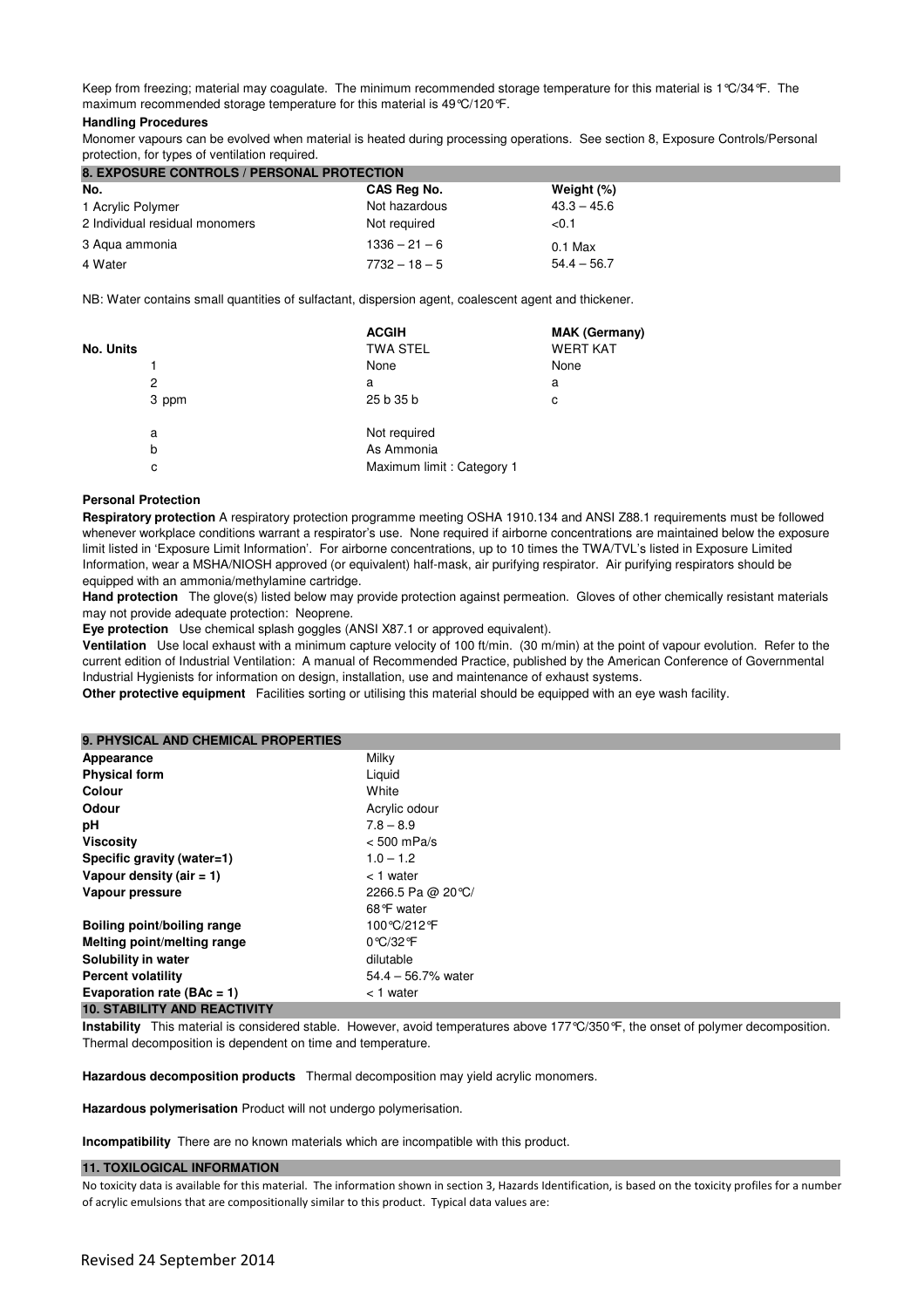Inherent Biodegradability (OECD 302 B): this type of product is not biodegradable but readily bioeliminable. Emulsion polymer biodegradation is generally considered limited and dependant on polymer size and origin of treatment sludge. However, most of these polymers readily absorb onto water treatment sludge and therefore would be bioeliminable from effluents.

Active Sludge Respiratory Inhibition (OECD 209): >100 mg/1 (non-inhibiting).

No data are available for this material. The information shown is based on profiles of compositionally similar materials.

# **Environmental Toxicity**

Algea (Selenastrum capricornutum) 72 hour EC50: 777 ppm (non toxic)

Rainbow trout (Oncorhynchus mykiss) 96 hour LC50: >100 ppm (non toxic)

Daphnia magna, 48 hour EC50: >100 ppm (non toxic)

Microtox, 15 minute EC50: 16207 ppm (non toxic)

The above environmental toxicity data are for a compositionally similar material.

# **13. DISPOSAL CONSIDERATIONS**

#### **Procedure**

Coagulate the emulsion by the stepwise addition of ferric chloride and lime. Remove the clear supernatant and flush into chemical sewer. Incinerate liquid and contaminated solids in accordance with local, state and federal regulations.

# **Waste key for the product as delivered (Germany)**

573 03 Dispersions or Emulsions of Plastic Material.

| <b>14. TRANSPORT INFORMATION</b>  |                             |  |
|-----------------------------------|-----------------------------|--|
| <b>ADR Class</b>                  | Not regulated for transport |  |
| <b>IMO Class</b>                  | <b>NR</b>                   |  |
| <b>IATA Class</b>                 | <b>NR</b>                   |  |
| <b>15. REGULATORY INFORMATION</b> |                             |  |

#### **United States**

All components of this product are in compliance with the inventory listing requirements of the U.S. Toxic Substances Act (MSC) Chemical Substance Inventory.

# **EEC**

This product satisfies all the requirements of the European Inventory of Existing Chemical Substances (EINECS).

| <b>EINECS Information</b>      |                 |               |
|--------------------------------|-----------------|---------------|
| No.                            | CAS Reg No.     | <b>EINECS</b> |
| 1 Acrylic Polymer              | Not hazardous   |               |
| 2 Individual residual monomers | Not required    |               |
| 3 Agua ammonia                 | $1336 - 21 - 6$ | 2156476       |
| 4 Water                        | $7732 - 18 - 5$ | 2317912       |

#### **Indication of Danger**

This product is not hazardous according to EEC Directives 67/548/EEC and 88/379/EEC **16. OTHER INFORMATION**

#### **Abbreviations**

| ACGIH       | $=$ | American Conference of Governmental Industrial Hygienists |
|-------------|-----|-----------------------------------------------------------|
| <b>MAK</b>  |     | Maximum Workplace Concentrations                          |
| <b>TLV</b>  |     | <b>Threshold Limit Value</b>                              |
| PEL         |     | Permissible Exposure Limit                                |
| <b>TWA</b>  |     | Time Weighted Average                                     |
| <b>STEL</b> |     | Short-Term Exposure Limit                                 |
| <b>BAc</b>  |     | Butyl acetate                                             |

#### **Disclaimer of Liability**